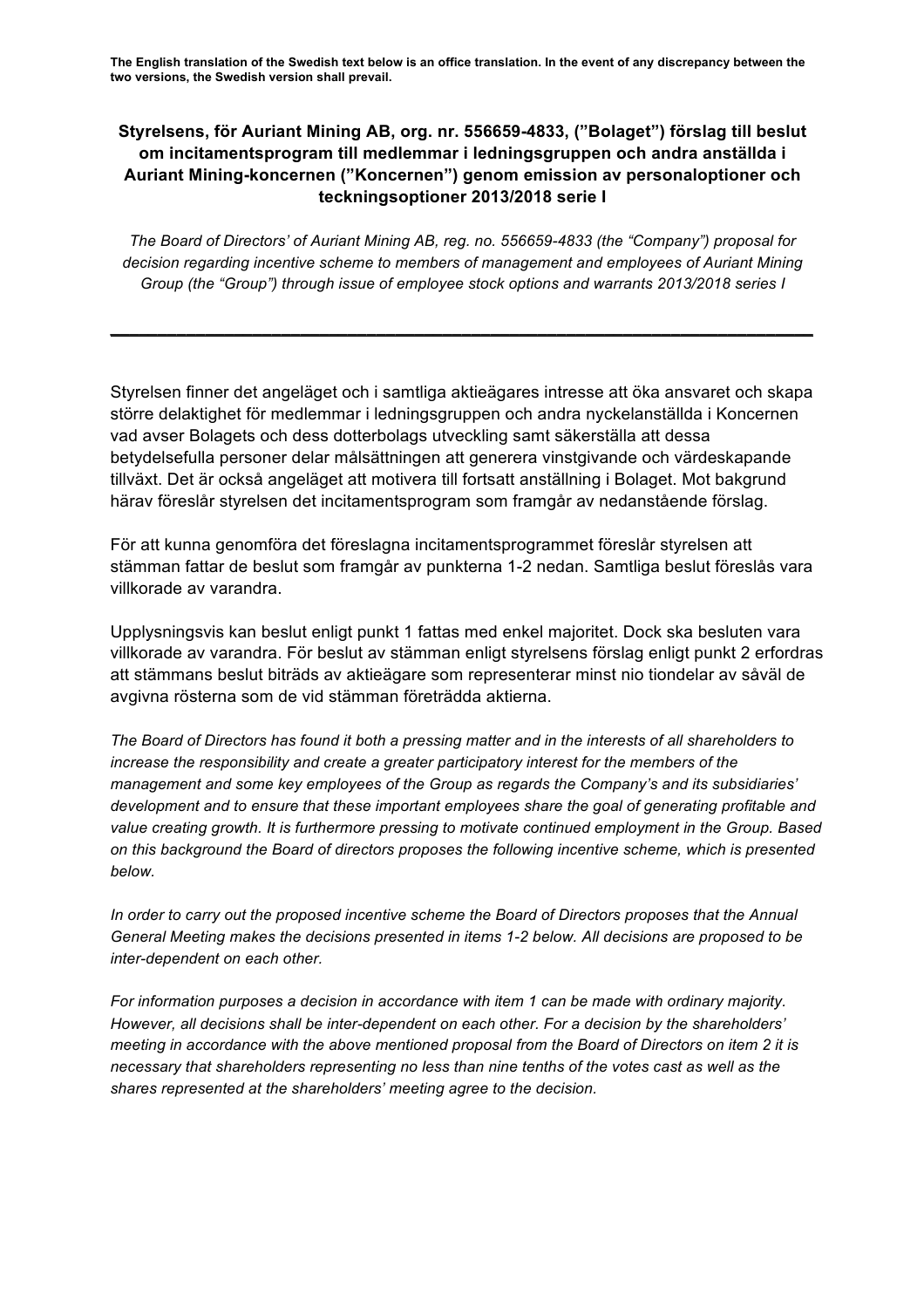## **Antagande av incitamentsprogram**

*Adoption of incentive scheme*

## **Punkt 1. Personaloptioner**

*Item 1. Employee Stock Options*

Programmet – Personaloptioner säkerställda av teckningsoptioner *The program – Employee Stock Options secured by warrants*

Styrelsen föreslår att bolagsstämman beslutar att erbjuda ett antal medlemmar i ledningsgruppen och andra viktiga anställda i Koncernen rätt att teckna personaloptioner som ger rätt att förvärva aktier i Bolaget ("Personaloptionerna") enligt nedan angivna principer.

För att säkerställa att Bolaget kan fullgöra sitt åtagande att leverera aktier då innehavare av Personaloption påkallar utnyttjande föreslår styrelsen att bolagsstämman även ska utge Teckningsoptioner samt godkänna att dessa vidareöverlåts (i) från tecknaren direkt till personerna som omfattas av incitamentsprogrammet eller till juridiska personer utsedda av dessa personer och vilka dem kontrollerar eller är destinatärer för samt (ii) från tecknaren till annat helägt dotterbolag till Bolaget och därefter till personerna i fråga eller till juridiska personer nämnda ovan.

*The Board of Directors proposes that the shareholders' meeting decides to offer to members of the management and some important employees of the Group the right to subscribe for Employee Stock Options carrying the right to purchase shares in the Company (the "Employee Stock Options") in accordance with the principles stated below. In order to secure that the Company can fulfill its obligations to deliver shares when the holder of Employee Stock Options applies for conversion the Board of Directors proposes that the shareholders' meeting shall also issue warrants and approve that these are transferred (i) from the subscriber directly to the persons participating in the incentive program or such legal persons as they may appoint and which are controlled by them or of which they are the ultimate beneficial owners and (ii) from the subscriber to another wholly owned subsidiary of the Company and thereafter to the individuals or legal persons mentioned above.*

Totalt skall erbjudandet riktas till 13 personer.

De personer som skall erbjudas att delta i programmet skall delas i två grupper enligt följande:

### Grupp 1, medlemmar i ledningsgruppen

VD, Denis Alexandrov, skall erbjudas 70 000 personaloptioner Finansdirektör, Mikhail Fedulov, skall erbjudas 40 000 personaloptioner Personaldirektör, Sergey Shumilov, skall erbjudas 100 000 personaloptioner Investeringschef, Max Yacoub, skall erbjudas 50 000 personaloptioner Operationell direktör, Igor Oglov, skall erbjudas 30 000 personaloptioner Chefsgeolog, Vladimir Churin, skall erbjudas 20 000 personaloptioner Chefsjurist, Ekaterina Babaeva, skall erbjudas 40 000 personaloptioner

### Grupp 2, nyckelanställda

Specialister Anatoly Petrenko, Alexander Fedotov, Alexander Zabolotskiy, Irina Hedborg skall erbjudas högst 10 000 personaloptioner per person och Anton Glazunov och Ekaterina Popova skall erbjudas 2 500 personaloptioner per person.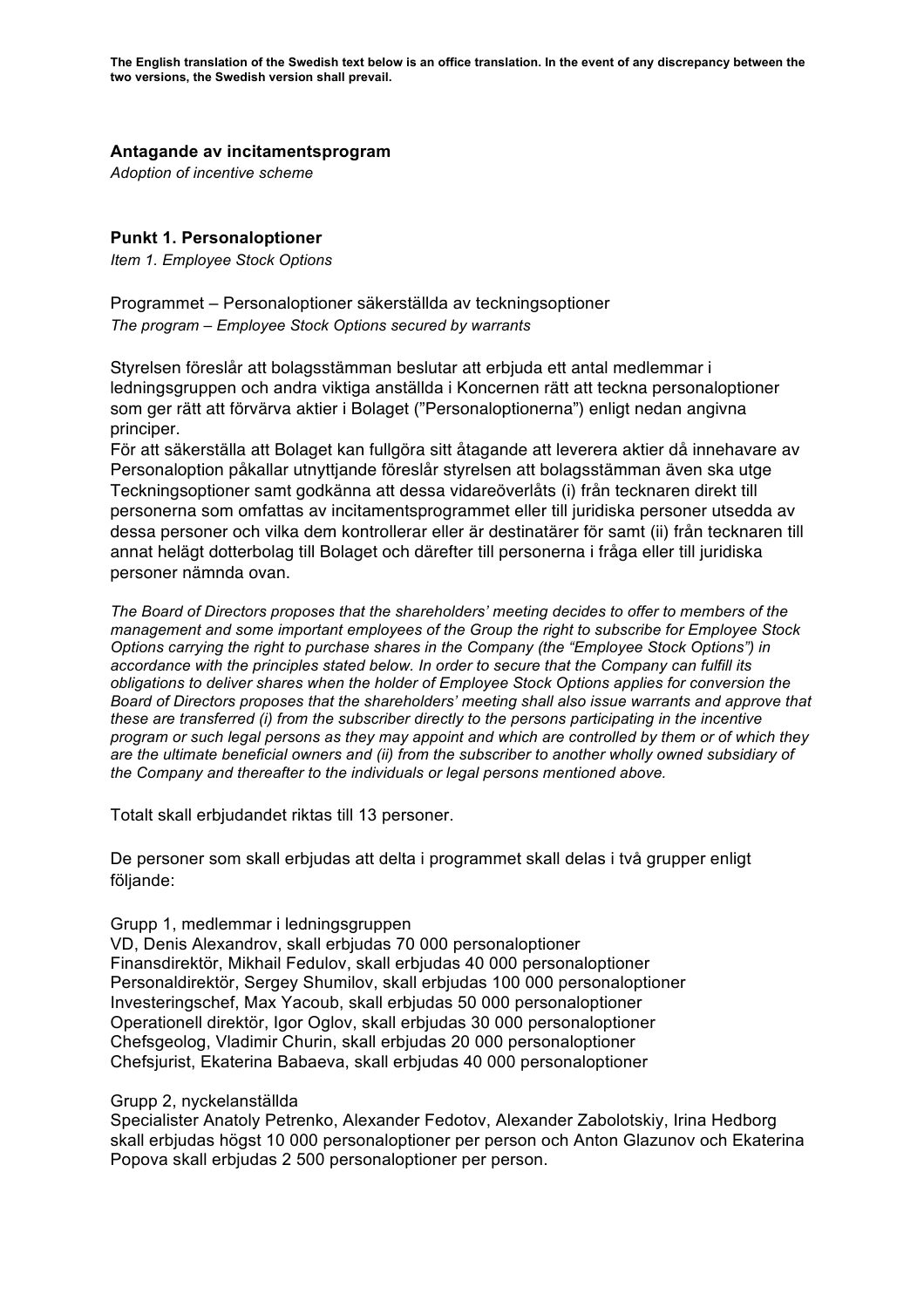**The English translation of the Swedish text below is an office translation. In the event of any discrepancy between the two versions, the Swedish version shall prevail.**

*The offer will be addressed to 13 people.*

*The persons invited to participate in the program are divided into two groups as follows:*

#### *Group 1, members of the management*

*CEO, Denis Alexandrov, will be offered 70,000 employee stock options Chief Financial Officer, Mikhail Fedulov, will be offered 40,000 employee stock options Human Resources Director, Sergey Shumilov, will be offered 100,000 employee stock options Chief Investment Officer, Max Yacoub, will be offered 50,000 employee stock options Chief Operating Officer, Igor Oglov, will be offered 30,000 employee stock options Chief Geologist, Vladimir Churin, will be offered 20,000 employee stock options Group General Counsel, Ekaterina Babaeva, will be offered 40,000 employee stock options*

#### *Group 2, other key employees*

*The specialists Anatoly Petrenko, Alexander Fedotov, Alexander Zabolotskiy, Irina Hedborg will be offered a maximum of 10,000 employee stock options per person and Anton Glazunov and Ekaterina Popova will be offered 2,500 employee stock options per person.*

Personaloptioner, löptid och lösenpris *Employee Stock Options, time of use and strike price*

Deltagarna i incitamentsprogrammet skall erbjudas att vederlagsfritt förvärva Personaloptioner. Varje Personaloption berättigar innehavaren att förvärva en (1) aktie i Bolaget. Aktie skall överlåtas till ett pris om 15 kronor per Aktie. Personaloptionerna löper till och med den 15 maj 2018 med rätt för innehavaren av Personaloptionerna att påkalla optionsrätten från och med dagen för tillgängliggörande ("vestning") till och med den 15 maj 2018, förutsatt att de särskilda villkoren nedan är uppfyllda.

*The participants of the program will be offered to, free of charge, acquire Employee Stock Options. Each Employee Stock Option carries the right for the holder to purchase one (1) share in the Company. Each share shall be transferred at a price of SEK 15 per share. The Employee Stock Options may be used until 15 May 2018 with the right for the holder of the Employee Stock Options to call upon the warrant right from the date of vesting and until 15 May 2018, subject to special conditions stated below.*

### Särskilda villkor för Personaloptionerna *Special conditions for the Employee Stock Options*

Personaloptionerna är inte överlåtbara annat än till juridisk person utsedd av en person som omfattas av incitamentsprogrammet och vilken denne kontrollerar eller är destinatör för. Fullt utnyttjande av Personaloptionerna förutsätter att personen i fråga förblir anställd i Bolaget fram till och med att samtliga tilldelade Personaloptioner blivit vestade, där en tredjedel av de tilldelade optionerna vestas den 15 maj 2014, en tredjedel den 15 maj 2015 och resterande tredjedel den 15 maj 2016. Om den anställde frånträder sin anställning eller dennes anställning på annat sätt upphör kan de vestade optionsrätterna påkallas inom sex månader från anställnings upphörande, dock inte senare.

Vid eventuell väsentlig ägarförändring i Bolaget skall dock samtliga optioner direkt kunna utnyttjas för teckning av aktier.

En äganderättsövergång skall anses föreligga när:

(a) aktierna i Bolaget avnoteras från alla börser;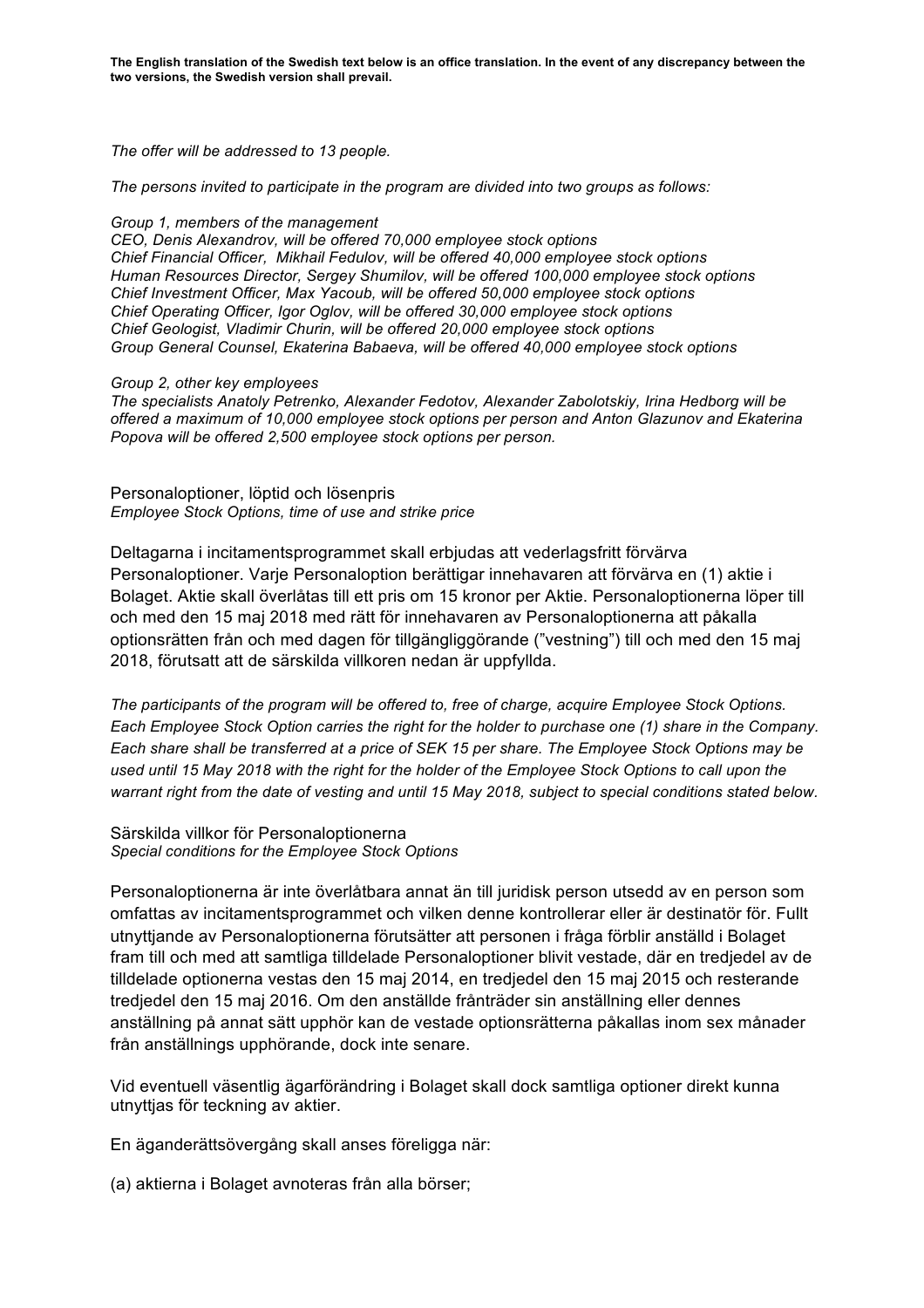(b) det har skett ett omvänt förvärv avseende Bolaget, eller

(c) person, som ej innehar ägarinflytande över Bolaget per den dag, då säkerhet för personaloptionerna blivit utställda, förvärvar kontrollen över bolaget,

dock under förutsättning att:

(d) ingen förändring av inflytande skall anses ha inträffat i den händelse att kontrollen över bolaget förvärvas av en bank eller annan finansiell institution med stöd av kreditavtal, borgen, garantiåtagande, pant eller annan säkerhet som lämnats till ett koncernbolag eller någon av Bolagets direkta eller indirekta delägare, eller som följd av banks (eller annan finansiell institutions) utövande av sina rättigheter enligt ett sådant avtal, och

(e) ingen förändring av inflytande skall anses ha inträffat i den händelse att person som avses i punkt (c) ovan är en undantagen person (enligt definition nedan).

En person skall anses inneha kontroll över Bolaget om denna person innehar eller har rätt att förvärva majoriteten av aktiekapitalet eller rösterna i bolaget eller rätten att erhålla merparten av Bolagets intäkter eller utdelning av dess totala intäkter eller merparten av dess tillgångar vid en likvidation.

"Undantagen person" med avseende härav avser någon av följande: (i) Preston Hampton Haskell ("PHH"), (ii) PHH:s närmaste familjemedlemmar, (iii) stiftelse, försäkringsbrev eller liknande arrangemang med PHH och / eller hans närmaste familjemedlemmar som enda förmånstagare, och (iv) företag som (direkt eller indirekt) kontrolleras av någon av de personer som anges ovan under (i), (ii) eller (iii) i detta stycke.

*The Employee Stock Options are not transferrable other than to a legal person appointed by the person participating in the incentive program and which is controlled by him or for which he is the ultimate beneficial owner. Full use of the Employee Stock Options requires that the person in question remains employed by the Group until such time when all Employee Stock Options granted to such person have been vested. One third of the granted stock options will be vested on 15 May 2014, one third on 15 May 2015 and the final third on 15 May 2016. If the participant of the incentive program resigns or his employment in the Group is otherwise terminated, the vested Employee Stock Options will remain exercisable within six months following the date of such termination, but not thereafter.*

*In the event of a Change of Control situation in the Company all stock options shall be immediately available for subscription of shares.* 

*A Change of Control shall be deemed to occur where:* 

*(a) the shares of the Company are delisted from all stock exchanges;*

*(b) there has been a reversed take-over in relation to the Company; or*

*(c) a person, which does not Control the Company as at the date when the warrants securing the Employee Stock Options are issued acquires Control over the Company; provided, however, that:*

*d) no Change of Control shall be deemed to occur in case Control over the Company is acquired by a bank or other financial institution by virtue of a credit agreement, surety, guarantee, pledge or other security agreement entered into with a Group company or any of the Company's direct or indirect shareholders, or pursuant to an exercise by a bank (or other financial institution) of its rights under any such agreement; and*

*(e) no Change of Control shall be deemed to occur in case a person referred to in sub-paragraph* 

*(c) above is an Excluded Person (as defined below).*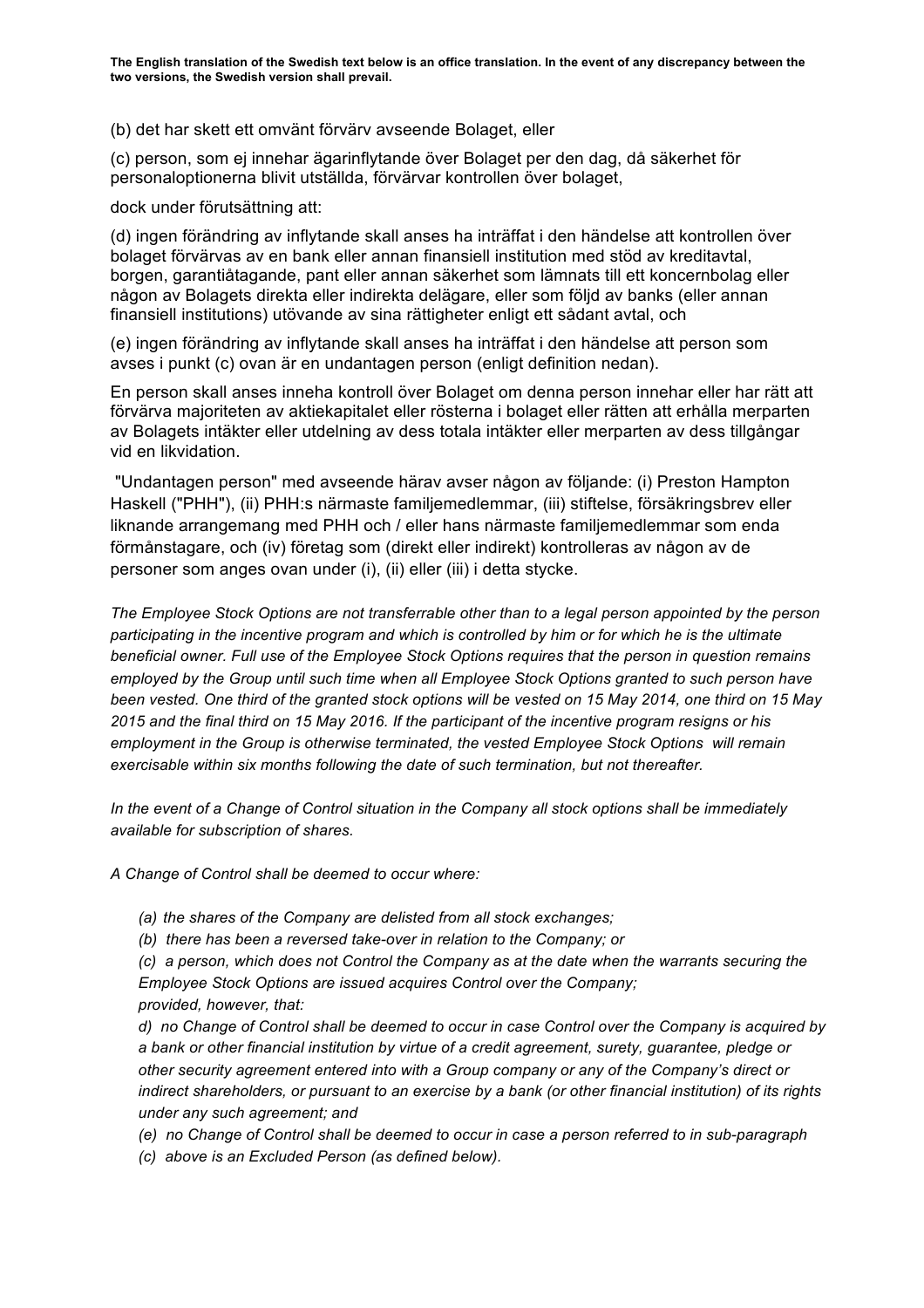*A person shall be deemed to have Control of the Company if that person possesses or is entitled to acquire the majority of the issued share capital or the voting rights in the Company or the right to receive the majority of the income of the Company on any distribution by it of all of its income or the majority of its assets on a winding up.*

*"Excluded Person" for the purposes hereof means any of the following: (i) Preston Hampton Haskell ("PHH"), (ii) a member of immediate family of PHH, (iii) a trust, insurance policy or similar arrangement, the sole beneficiaries of which are PHH and/or any members of his immediate family;*  and (iv) a company, controlled (directly or indirectly) by any of the persons specified above in (i), (ii) *or (iii) of this paragraph.*

Omfattningen av programmet *The extent of the program*

Programmets omfattning föreslås uppgå till högst 395 000 Personaloptioner.

*The extent of the program is proposed to be no more than 395 000 Employee Stock Options.*

Teckningsberättigade och tilldelning av Personaloptioner. *Rights to subscribe and allocation of Employee Stock Options.*

Endast de omvannämnda personerna föreslås omfattas av programmet. Styrelsens ledamöter äger inte rätt att erhålla Personaloptioner enligt förevarande program.

*Only the persons mentioned above are proposed to be included in the program. The members of the Board of Directors do not have the right to receive Employee Stock Options in accordance with the present program.*

Utspädning m.m. *Dilution, etc.*

Den maximala utspädningseffekten för programmet beräknas uppgå till högst ca 2,5 procent av aktiekapitalet.

*The maximum dilution effect of the program is calculated to be no more than approximately 2,5 percent of the share capital.*

Kostnader *Costs*

Vid en positiv kursutveckling medför personaloptionsprogrammet kostnader i form av sociala avgifter i samband med utnyttjande av optionerna för teckning av aktier, vilka kommer att kostnadsföras löpande. Vid en antagen teckningskurs om 15 kronor och en aktiekurs om 30 kronor vid lösen uppgår de sociala avgifterna till cirka 1 861 635 kronor.

*At a positive development of the market price the employee stock option program gives rise to costs in the form of social fees in conjunction with the use of the warrants for subscription of shares. These social fees will be included as costs on a continuing basis. At an assumed strike price of SEK 15 and a share price of SEK 30 at purchase the social fees equal a total amount of approximately SEK 1,816,635.*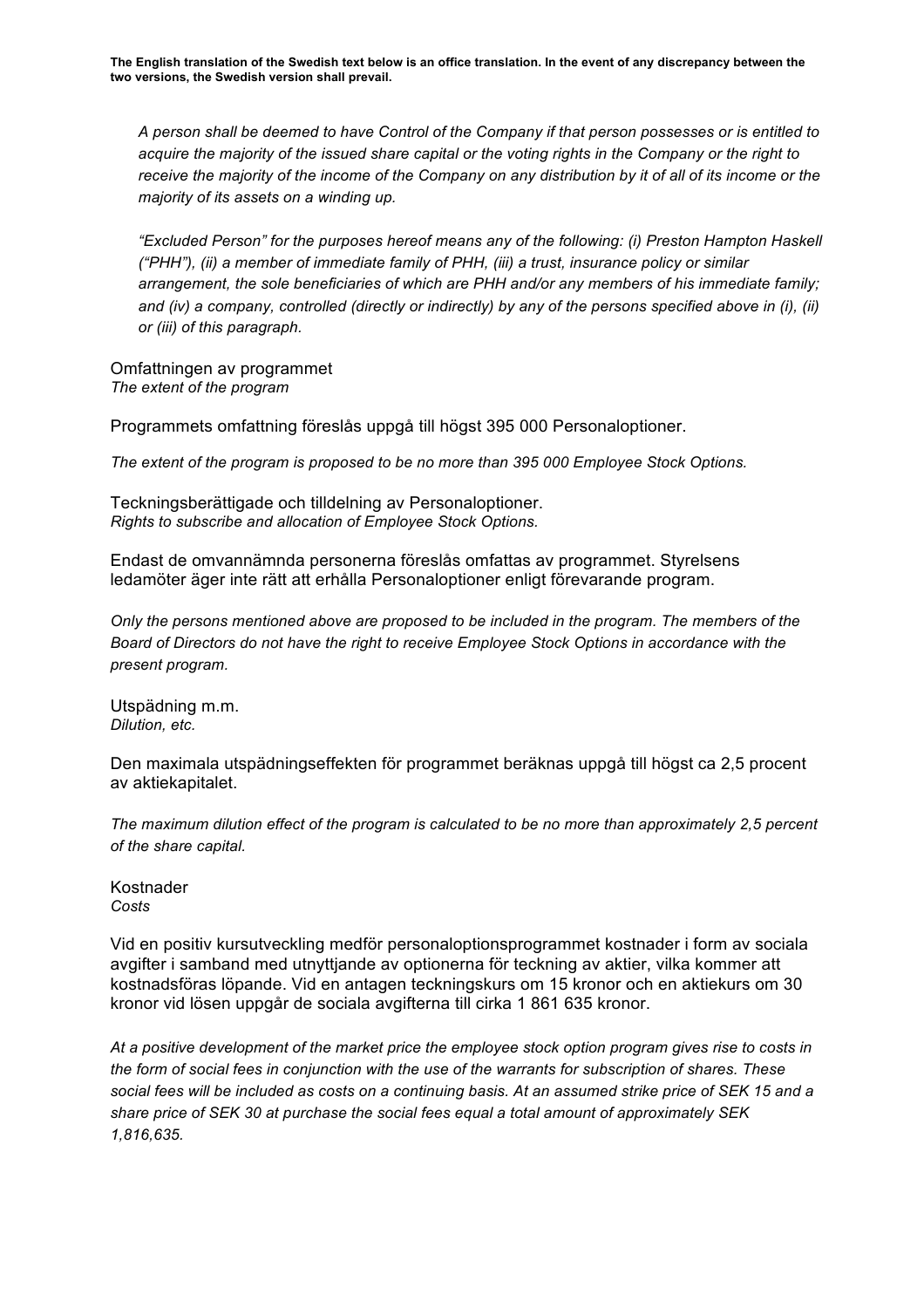**The English translation of the Swedish text below is an office translation. In the event of any discrepancy between the two versions, the Swedish version shall prevail.**

# **Punkt 2. Emission av teckningsoptioner för säkerställande av personaloptioner**

*Item 2.Issue of warrants to ensure the Employee Stock Options*

Styrelsen föreslår att bolagsstämman skall fatta beslut om emission av teckningsoptioner på följande villkor:

*The Board of Directors proposes that the shareholders' meeting decides upon the issue of warrants on the following conditions:*

- 1. Antalet teckningsoptioner att ges ut skall vara högst 395 000 stycken. *The number of warrants - to be issued - shall be no more than 395,000.*
- 2. Rätt att teckna teckningsoptionerna skall, med avvikelse från aktieägarnas företrädesrätt, tillkomma LLC "Auriant Management" för vidareöverlåtelse (i) direkt till personerna nämnda ovan som omfattas av programmet eller sådan juridisk personer som respektive person kontrollerar eller är destinatör för samt (ii) till annat helägt dotterbolag till Bolaget och därefter till personerna ovan. Varken LLC "Auriant Management" eller sådant annat helägt dotterbolag till Bolaget som innehar teckningsoptioner skall äga rätt att utnyttja dessa.

*The right to subscribe for warrants shall, with deviation from the preferential rights of the shareholders belong to the wholly owned subsidiary LLC "Auriant Management" for transfer (i) directly to the abovementioned persons participating in the program or such legal person as the respective individual may appoint and which is controlled by him or of which he is the ultimate beneficial owner and (ii) to another wholly owned subsidiary of the Company and thereafter to persons mentioned above. Neither LLC "Auriant Management" nor such other wholly owned subsidiary of the Company which holds the warrants shall be entitled to exercise them.*

- 3. Teckning av teckningsoptionerna skall ske under perioden från den 16 maj 2013 30 juni 2013. Teckning skall ske i separat teckningslista. *Subscription for the warrants shall be made during the period from 16 May 2013 – 30 June 2013. Subscription shall be made on a separate subscription list.*
- 4. Teckningsoptionerna skall ges ut vederlagsfritt och skall även vidareöverlåtas i enlighet med punkt 2 vederlagsfritt. *The warrants shall be issued free of charge and shall also be transferred in accordance with item 2 free of charge.*
- 5. Varje teckningsoption ger rätt att teckna en (1) aktie i Bolaget, envar med ett kvotvärde om 11,25 kronor. Teckning av aktier genom nyttjande av optionsrätter till nyteckning skall kunna ske från och med registrering av optionsrätterna hos Bolagsverket till och med den 15 maj 2018. Om den anställde frånträder sin anställning eller dennes anställning på annat sätt upphör kan de vestade optionsrätterna påkallas inom sex månader från anställnings upphörande, dock inte senare.

*Each warrant gives the right to subscribe for one (1) share in the Company, each with a quotient value of SEK 11.25. Subscription for shares through exercise of warrants for subscription shall be possible to make from the date of registration of the warrants with the Companies Registration Office until 15 May 2018. However, if the participant of the incentive program resigns or his employment in the Group is otherwise terminated, the vested Employee Stock Options will remain exercisable within six months following the date of such termination, but not thereafter.*

6. Teckning av aktie skall ske till en teckningskurs per aktie om 15 kronor.